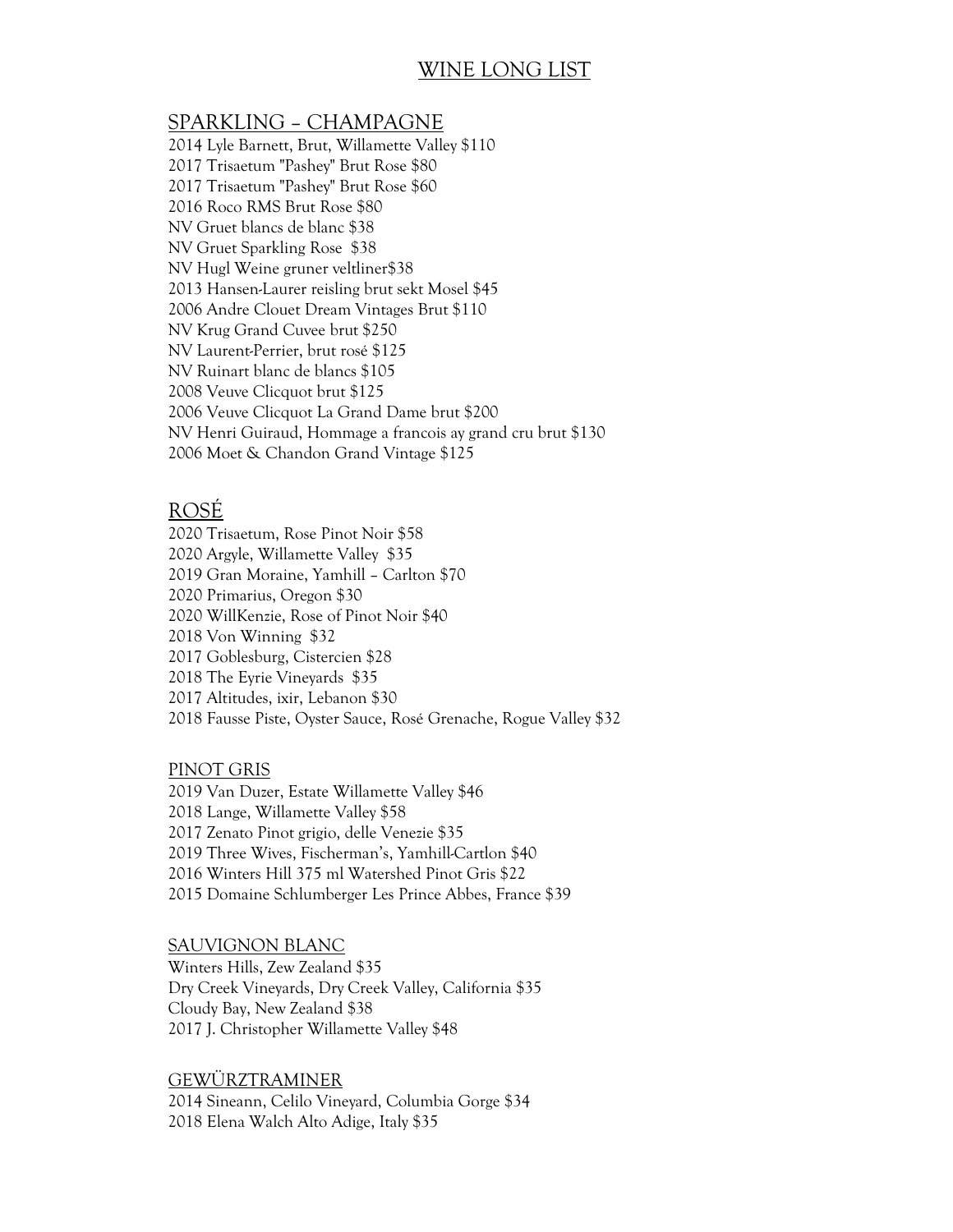### RIESLING

2009 Belle Pente Vineyards \$40 2014 DOMAINE RIEFLE Steinert Grand Cru Alsace, France \$39 2014 5Q Anonymity, Corral Creek, Chehalem Mountains \$37 2014 Boulay Wine Company \$35 2016 Brooks, Ara, Willamette Valley \$45 2017 Dr. loosen, Germany \$40 2017 Hanson, Willamette Valley \$35 2017 Hyland, Old Vine \$40 2015 Loop de Loop, Sunnyside Vineyard \$38 2015 Ties That Bind, Willamette Valley \$50 2017 Yamhill Valley Vineyards \$38 2016 Griadet, Umpqua Valley \$40 2017 Dr Burklin – Wolf, Germany \$35 2019 Wolfberger, \$40

#### PINOT BLANC

2017 Albert Man, Alsace, FR \$38 2018 Ayers, Willamette Valley \$38 2017 Foris, Rogue Valley \$35 2017 Maysara Autees, McMinnville \$38 2014 Robert Sinsky, Los Carnerson, CA \$45 2016 The Eyrie Vineyards, Pinot Blanc Limited \$35 2017 Wittmann, 100 Hills, Dry \$30 2013 Good Fellow Pinot Blanc, Noble Selection \$45

#### CHENIN BLANC

2021 Sal Do, Chenin Blanc, Oakville, CA \$55 2016 Merriman, Columbia Valley \$30 2017 Man, Africa \$25

#### GRUNER VELTLINER

2018 Franchere Acadia Vineyards, Columbia Gorge \$28 2016 Jules Taylor, Marlborough, New Zealand \$25 2017 Scenic Valley Vineyards \$30

ROUSSANE 2016 Stolpman Vineyards, Ballard Canyon, CA \$38 2014 Andrew Rich, Columbia Valley \$35

VIOGNIER 2018 Illahe, Willamette Valley \$30 2016 K Vintners, Yakima Valley \$35

### CHARDONNAY – Oregon

2011 Arterberry Maresh Dundee Hills \$70 2010 Anderson Valley, Dundee Hills \$60 2011 Anderson Valley, Dundee Hills \$60 1995 Eyrie, Dundee Hills \$264 2015 Yamhill Valley Vineyards, McMinnville \$60 2016 Trisaetum, Ribbon Ridge Estate \$80 2016 Trisaetum, Coastal Range, Ribbon Ridge \$70 2015 Gran Moraine, Yamhill-Carlton \$75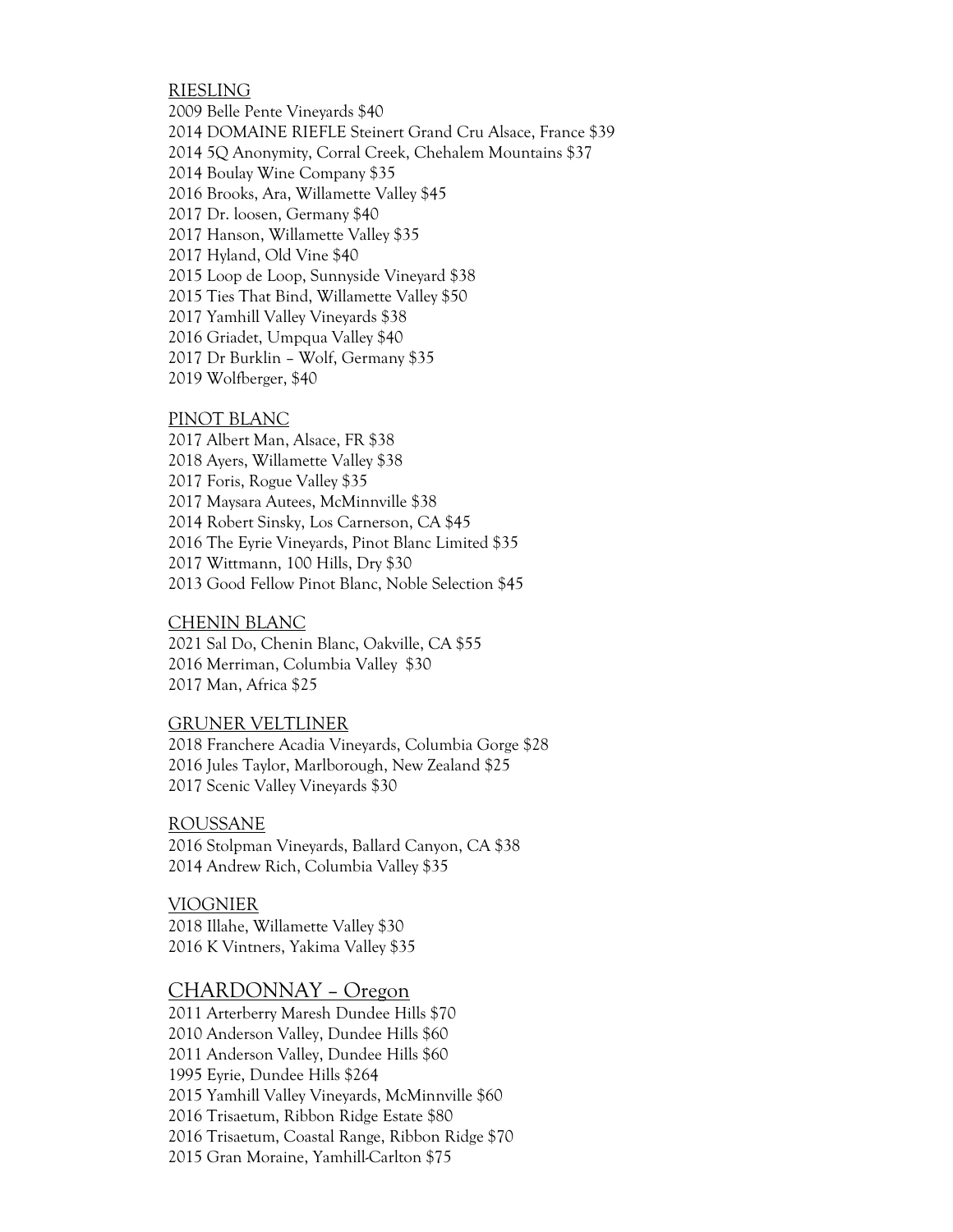2016 ROCO Marsh Estate, Yamhill-Carlton \$58 2014 Bethel Heights Estate, Eola-Amity \$80 2016 Bethel Heights Justice Vineyard, Eola-Amity \$100 2017 Elizabeth Chambers, Hopewell Vineyard, Eola-Amity \$87 2014 Evening Land, La Source Seven Springs, Eola-Amity \$120 2014 Evening Land Summum Seven Spring, Eola-Amity \$130 2016 Evening Land, Seven Spring, Eola-Amity \$80 2014 Lavinea Elton Vineyard, Eola-Amity \$100 2017 Lingua Franca AVNI, Eola-Amity \$65 2017 Lingua Franca Pied de Colline, Eola-Amity \$53 2016 Walter Scott Cuvee Anne, Eola-Amity \$67 2017 Walter Scott Cuvee Anne, Eola-Amity \$67 2016 Walter Scott X-Novo Vineyard, Eola-Amity \$100 2017 Walter Scott X-Novo Vineyard, Eola-Amity \$100 2016 Walter Scott Freedom Hill Vineyard, Eola-Amity \$92 2017 Walter Scott Justice Vineyard, Eola-Amity \$90 2017 Walter Scott X-Novo Vineyard, Eola-Amity \$100 2016 Vidon, Apollo, Chehalem \$65 2015 Wild Aire, Open Claim, Willamette Valley, \$60 2016 Belle Pente, Estate, Yamhill-Carlton \$60 2015 OO Wines, EGW, Willamette Valley \$80 2015 OO Wines, VGW, Willamette Valley \$70 2015 Sequitur, Ribbon Ridge \$80 2015 Irvine & Roberts, Rogue Valley \$46

# CHARDONNAY – California Oregon

2017 Broadside, Santa Rosa \$34 2016 Mayacamas Mount Veeder, Napa \$80 2012 Stony Hill, St Helena, Napa Valley \$100 2016 Williams Seylem, unoaked, Russian River Valley, Sonoma \$90 2016 Orin Swift, Mannequin, St Helena \$50 2015 Tally Vineyards, Estate, Arroyo Grande Valley \$45

### CHARDONNAY – New Zealand Oregon

2016 Jules Taylor, Marlborough \$45

# CHARDONNAY – South Africa Oregon

2015 Capensis – West Cape \$100

## FRANCE Oregon

BOURGOGNE 2013 Maison Deux Montille, Soeur et freres \$90 1998 Pierre Morey, Bourgogne \$97 2013 Roux Père & Fils, Macon – Villages \$55 2017 Bénédicte & Stéphane Tissot Arbois Les Bruyères \$55

# COTE DE BEAUNE

2014 Chartron et Trebuchet, Santenay \$75

2017 Chateau de le Cree, Les Tourelles 1er Cru Saint-Aubin \$88

2011 Domaine Cherisey, La Genelotte 1er Cru Meursault-Blagny \$100

2014 Henri Prudhon et Fils, Les Castets 1er Cru Saint-Aubin \$89

2013 Roux Pere et Fils, Les Cortons 1 er Cru Saint-Aubin \$75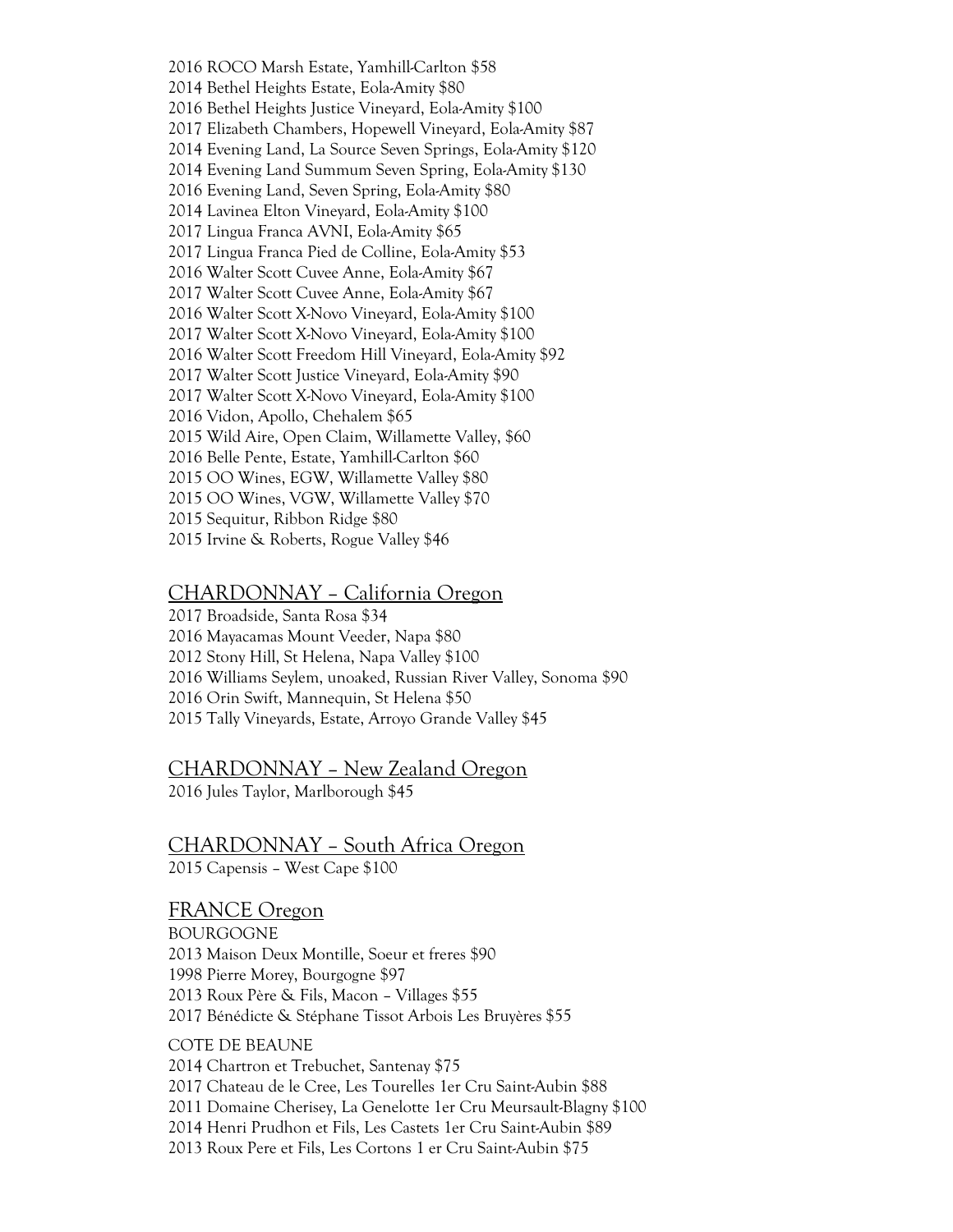MACONNAIS 2014 Louis Jadot, Pouilly-Fuisse \$46

LOIRE 2016 Eric Chevalier, Nantais \$40

### ADDITIONAL WHITES

2018 Luca Bosi, Moscato D' Asti, Italy \$30 2017 Leah Jorgensen, Mae's Vineyard, Blanc de Cabernet Franc \$55 2017 Henry Estate, Müller Thurgau, Columbia Valley 2015 La Dilettante, Vouvrey, France \$35 2017 Clos de la Chapelle, Muscadet, Sur Lie \$30 2016 De Ponte Cellars, Melon de Bourgongne, Dundee Hills \$30 2016 Domaine De Nerleux, Samur, France \$30 2015 Domaione Du Pas Saint Martin, Samur, France \$35 2015 Tetramythos, Dry White Wine, Greece \$45 2020 Chateau Roquefort Petit Salé, Clairette/Vementino \$30 2015 Baron de Montfaucon, Côtes du Rhône, France \$40 2017 Abbazia di Novacella Kerner, Italy \$20 2014 Dirty Rowdy, Semillon, Napa Valley \$30 2021 Granbazan Albarino Etiqueta Verde Rias Baixas \$25 2012 Saint Joseph, White, Domaine Faury \$30

# PINOT NOIR – OREGON

2017 Flaneur, Willamette Valley \$65 2016 Lavinea, Tualatin Estate, Willamette Valley \$84 2018 Erath, Resplendent, Willamette Valley \$60 2017 Domaine Divio, Chehalem Mountains \$92 2016 Flaneur, la Belle Pomenade, Chehalem Mountains \$82 2015 J.K. Carriere St. Delores Estate Vineyard, Chehalem Mountains \$90 2015 Vidon, Brigita 777, Chehalem Mountains \$80 2013 1789 Wines, Dundee Hills \$95 2016 Caballus, Dundee Hills \$112 2015 Patricia Green Cellars, Volcanic, Dundee Hills \$110 2014 White Rose, Guillen Vineyard, Dundee Hills \$138 2018 Furioso, La Linea, Dundee Hills \$80 2017 Walter Scott, Seven Springs, Eola Amity \$110 2017 Walter Scott, Temperance Hill, Eola Amity \$115 2017 Walter Scott, Sojourner, Eola Amity \$135 2013 Zena Crown, Slope, Eola Amity \$160 2013 Zena Crown, The Sum, Eola Amity \$160 2015 Communique, Calamity Hill Vineyard, Eola Amity Hills 2015 2017 Bailey Family Wines, McMinnville \$130 2016 Hyland Estate, McMinnville \$58 2014 Maysara, Jamsheed, Montazi Vineyards, McMinnville \$84 2004 Archery Summit, Looney Vineyards, Ribbon Ridge \$160 2012, 2013, 2015 Coattails 4 year Vertical, Ribbon Ridge \$95 2015 Resonance, Resonance Vineyard, Yamhill-Carlton \$110 2015 Wildaire, Yates Conwill Vineyard, Yamhill Carlton \$75 2017 Winderlea, Shae Vineyards, Yamhill-Carlton \$125 2006 Archery Summit, Premier Cuvée, Willamette Valley \$65 2006 Archery Summit, Renegade Ridge Estate, Dundee Hills \$70 2006 Archery Summit, Estate, Dundee Hills \$70 2010 Nysa, Dundee Dills, \$130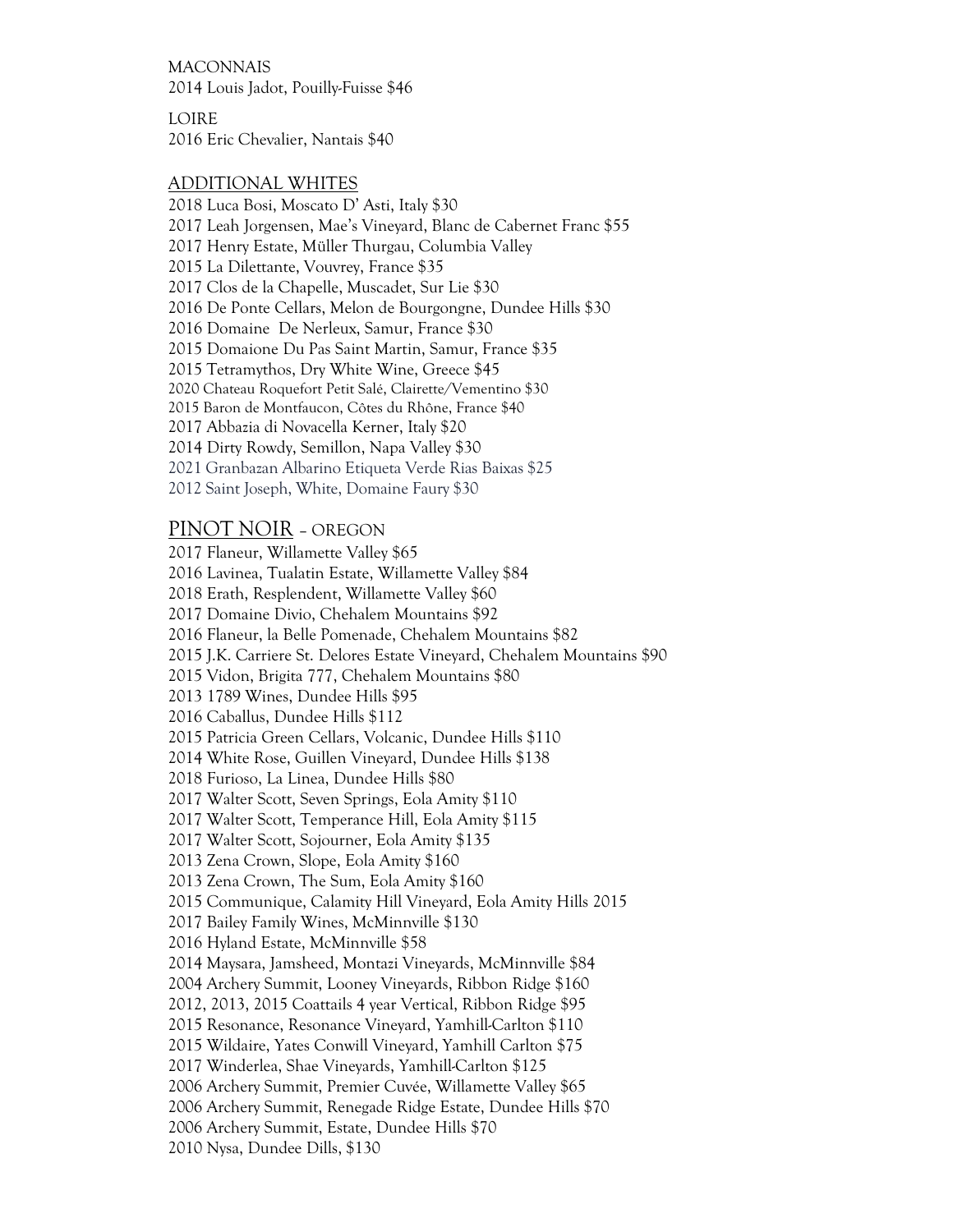2006 Archery Summit. Red Hills Estate, Dundee Hills \$70 2019 Trisaetum Pinot Noir, Willamette Valley \$80 2015 Trisateum, Coast Range Estate \$80 2017 Lingua Franca, Pied de Colline, Eola Amity \$80

#### PINOT NOIR – Rogue Valley

2015 Irvine & Roberts, Estate \$65 2014 Cloudy Bay, Marlborough \$56 2015 Sineann, Pisa Terrace \$53

PINOT NOIR – California 2015 Brewer-Clifton, Santa Rita Hills \$70 2017 Hahn, Santa Lucia Highlands \$35

2015 Martin Bay, Sonoma \$85

PINOT NOIR – Washington 2017 Caleb Foster, The Greatest Hits, Alder Banks Vineyard, Walla Walla \$45

### SYRAH

2019 Castle Rock, Petite Syrah, Paso Robles, CA \$35 2016 Penner Ash, Syrah, Oregon \$55 2014 Quady North \$84 2017 Owen Roe, Ex Umbris, Yakima Valley \$42 2014 Reynvaan, the Contender, Walla Walla \$150 2013 Reynvaan, The Unnamed \$150 2016 Force Majeure, Parabellum Coulee 75% Syrah 25% Mourvèdre \$70 2019 Hundred Suns, Columbia Gorge \$90 2010 Clos Saron, Spring Frost, North Yuba, Sierra Foothills, California \$80

## SHIRAZ

2016 Two Hands Gnarly Dudes, Shiraz \$70

### NOTHERN RHONE

2016 Alain Graillot, Crozes-Hermitage (Shiraz/Syrah) \$85 2014 Alain Voge Les Vielles Vignes Cornas (Syrah) \$130 2014 Gilles Barge, Cuvee de Plessy Cote-Rotie (Shiraz/Syrah) \$90 2016 Domaine Giraud, Chateauneuf-du-Pape \$60

### GAMAY NOIR

2018 Aerae Willamette Valley \$45 2017 Leah Jorgensen, Le Coer de Tour Rain, Havlin Vineyard, Willamette Valley \$48 2017 Marcel Lapierre, Morgan, Beaujolais Cru, France \$80

### CABERNET SAUVIGNON AND MERITAGE

2017 DeLille Cellars, D2 Columbia Valley \$75 2020 Hahn, Cabernet, California \$48 2016 Freemark Abbey, Napa Calidornia \$130 2017 Stag's Leap, Artemis, Napa Valley \$150 2018 Leviathan, Red Blend, California \$75 2016 J. Brookwalter, Protagonist, Columbia Valley, WA \$110 20019 Hundred Suns, McMinnvill;e Oregon, The Rocks Dist. 80% Cab 20% Syrah \$90 2015 Mulderbosch, Faithful Hound, Western Cape, South Africa \$50 2019 Postmark, Cabernet, Paso Robles, CA \$35 2015 La Jota Vineyards, Howell Mnt., Napa, Cab Franc \$110 2006 Tenuta di Arceno Arcanum Toscana, Cab Franc, Italy \$280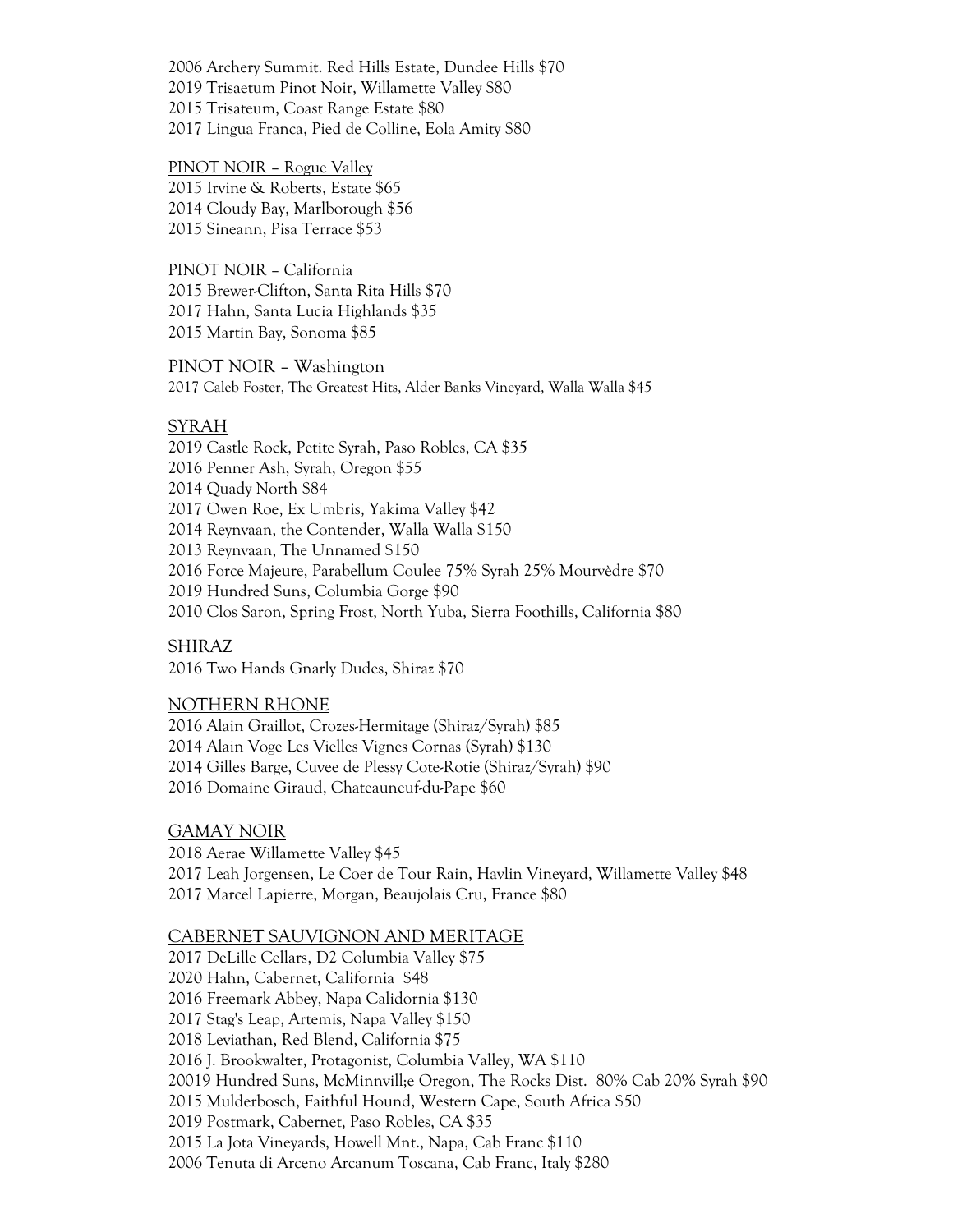### MERLOT

2015 Sineann, Champoux Vineyard, Columbia Valley, WA \$75 2019 North Star, Columbia Valley, WA \$55 2014 Chateau Lassegue, Grand Cru Saint-Emilion, Bordeaux, FR \$110 2004 La Stoppa, Ipadri, Italy \$45

MOURVEDRE 2014 Helioterra, Columbia Valley \$40

SANGIOVESE 2018 Brancaia Tre, Rosso Toscana \$50 2015 Montepeloso Eneo Toscana \$60 2005 R. Lopez de Heredia Rioja Vina Tondonia Reserva \$80 2018 Gaja Ca Marcanda, Toscana \$80

ZINFANDEL 2019 Boneshaker, Lodi, California \$45

MALBEC 2018 Brown Family Vineyards, Columbia Valley \$98

NEBBIOLO 2010 Cantalupo Anno Primo Ghemme \$60 2018 Ca' del Baio, Langhe, Piedmont Italy \$40

**CHIANTI** 2015 La Querce Seconda Chianti Classico \$55

BORDEAUX 2016 Château Des Landes, Cuvée Tradition \$35 2015 Château Belugue, Fonsac \$55

### NOTHERN RHONE

2016 Alain Graillot, Crozes-Hermitage (Shiraz/Syrah grape) \$85 2014 Alain Voge Les Vielles Vignes Cornas \$130 2014 Gilles Barge, Cuvee de Plessy Cote-Rotie \$90 2016 Domaine Giraud, Chateauneuf-du-Pape \$60

### COTE DE NUITS

2010 Aurelien Verdet 1er Cru Aux Boudots, Nuits-Staint-George \$148 2014 Camile Giroud, Volnay \$75 2014 Domaine Jean Grivot Ronciere 1 er Cru, Nuits-Saint- George \$120 2014 Domaine Robert Chevillon Nuits-Saint-George \$110 2008 Gavignet Des Dames Huguettes Hautes-Cotes-de-Nuits \$75 2011 Louis Jadot Nuits-Saint-George \$120 2014 Domaine Lignier-Michelot Gevrey-Chambertin Cuvee Bertin, Cote de Nuits, France \$130

COTE DE BEAUNE

2013 Chateau de la Cree Clos Faubard, 1 er Cru Santenay \$100 2013 Henri Prudhon Cuvee Les Rouges-Gorges 1 er Cru Saint-Aubin \$75 2013 Louis Jadot 1er Cru Beaune-Bressandes \$95

### LOIRE

2015 Clement et Florian Berthier La Croix Renaud, Sancerre \$100